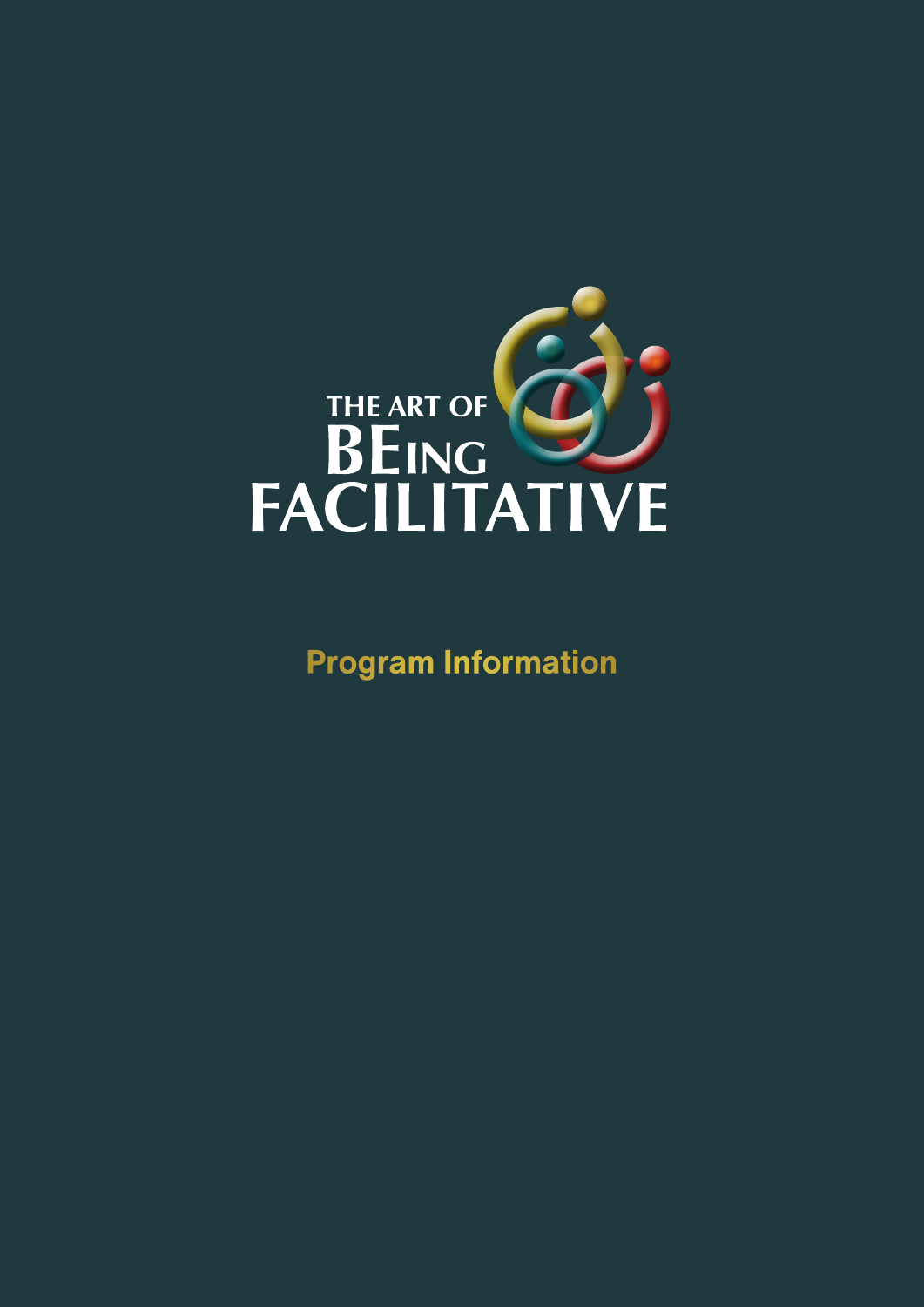# **Why this program is valuable for your organisation and your people?**

Rapidly changing and increasingly complex work environments require us each to adopt a facilitative style of working to make the most of new opportunities and achieve new business imperatives with our people and our clients

#### **As a result of the skills learned in this program:**

- $\vee$  Meetings, consultation forums and facilitated workshops will achieve real business outcomes in shorter timeframes
- $\checkmark$  critical difficult conversations will happen in a way that supports productivity and relationships
- $\checkmark$  more powerful outcomes with clients and customers will be achieved
- $\vee$  the tools and approach will rub off on others, increasing the impact of these benefits throughout the business

#### **What makes this different from other facilitation and development programs?**

- $\vee$  Participants do the work: they trial practical tools in real time with constant feedback to maximise their ability to apply in the workplace
- $\vee$  The program not only focuses on a wide selection of tools, but also prepares each participant to step into a "facilitative" way of working
- $\triangleright$  Application of tools and shifts in ways of working and relating are tested and refined in the breaks between program days

### **Details of the program**

This program includes the following content areas:

- Contracting and designing outcome focused processes in the facilitative domains of consulting, coaching, training, process facilitation, leading and managing
- Building the group and the social systems
- Building the focus, personal relevance and common language
- Developing an extensive and practical toolbox of diverging and converging activities and processes
- Creating shifts in energy, pace, space, time and focus to achieve outcomes
- Jointly identifying and designing group and organisational interventions and preventions
- Reflecting and deepening the learning
- Designing and facilitating powerful conversations using a variety of strategies and approaches between individuals and for groups
- Increasing personal and group awareness to build emotional fitness and resilience
- Identifying choices in personal and group orientation to generate increased behavioural flexibility
- Creating awareness and understanding of both the BEiNG and DOiNG of facilitation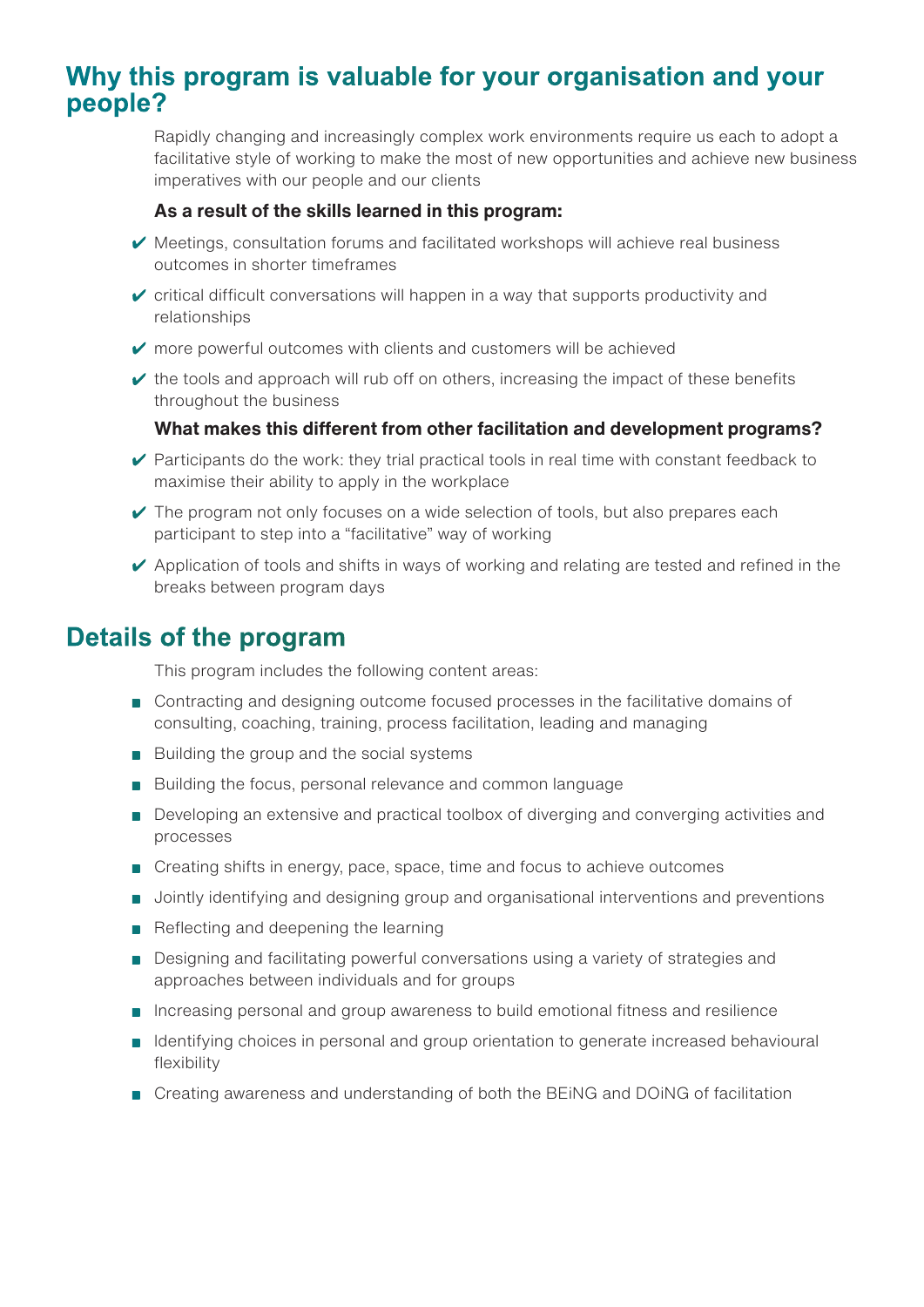# **Overview of the program**

#### **Days 1 and 2 focus on**

- Building the group to learn together, building the focus for the program, explaining how we work, clarifying outcomes from the group, identifying focus of learning for each individual, introducing foundational models / frames and language
- Experiential learning activities involving listening, orientation, conversations, emotional fitness, and a variety of preventions and interventions
- Beginning the journey of building individual Facilitation Frameworks for each person

#### **Day 3 focuses on**

- Learning about contracting and designing, and using that learning to prepare for cofacilitated delivery on day 4 keeping in mind learning styles
- Simulations, reflections, practical and resourcing activities increasing participants awareness of their facilitation practice and styles and working through the issues of cofacilitation
- Some preparation time for co-facilitations

#### **Day 4 focuses on**

- A series of co-facilitated deliveries with learning for all
- Specific feedback for co-facilitators
- Opportunities to see and experience different facilitation processes and tools
- Opportunities to deal with and work through 'fears' of facilitation around 'difficult' group dynamics
- Distilling the learning from the program and identifying next steps in the journey, for some it is setting up or participating in a facilitators' community of practice.

### **Approach and workload**

- The program is experiential in approach. At least two thirds of the program time participants are involved in presenting to their peers and co-facilitating sessions.
- Giving and receiving feedback is a feature of the program. Effective and rigorous feedback processes are designed by participants and given by peers and by the facilitators in formal and informal ways throughout the program.
- Work between sessions is designed by each participant to assist them to meet their individual learning goals and ensure the amount of time spent on these is decided by themselves. Between Days 3 and 4, participants work with a program colleague to design a 30-minute co-facilitated session in which they try out a new process / tool and practice designing preventions and interventions.
- The work outside the program is not onerous—participants are encouraged to practice what they have learned in real-time work situations
- We use two facilitators to model and make best use of two different but complementary styles, giving a much richer experience for all participants. This has the added bonus of modeling co-facilitation which heightens the learning for all.